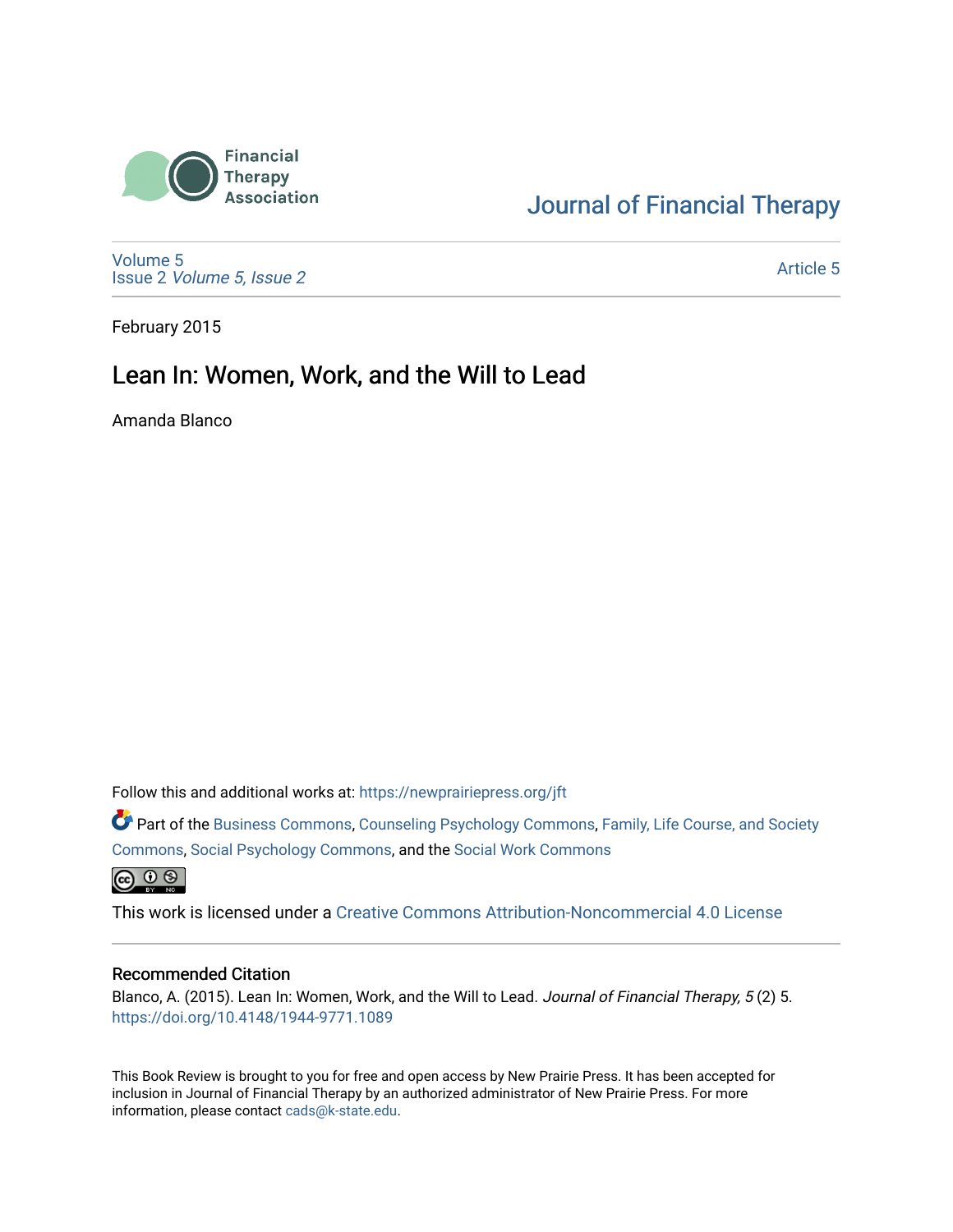# Book Review

# Lean In: Women, Work, and the Will to Lead

## Amanda Blanco, M.S.

Sandberg, S. (2013). Lean In: Women, Work, and the Will to Lead. Alfred A. Knope, 228 pp., \$24.95. ISBN: 978-0-385-34994-9

Lean In: Women, Work, and the Will to Lead is a self-proclaimed "sort of feminist manifesto" written to empower women and men. Sandberg gives insight into how to overcome and help others overcome the internal and external obstacles that may hinder success. Sheryl Sandberg studied economics while at Harvard, is currently the COO of Facebook, and was recently named one of the most influential persons and powerful women in the world. Sandberg is not a financial professional and this title is not explicitly a financial text. Lean In, however, lends itself well to the financial therapy field. The narrative provided is applicable to professionals who counsel women, and especially to financial professionals who are women. This text will help illuminate ways for financial therapists, advisors, counselors, and planners to connect with their female clients. Financial professionals will appreciate Sandberg's candid dialogue about topics like the "myth of doing it all" and "success and likeability."

Lean In consists of an introduction and 11 chapters divided into two main parts: problems and proposed "adjustments." Part one of the text includes the introduction and chapter one. Early in the text, Sandberg incites a call to action by presenting reasons why women should pursue leadership positions. In the introduction, Sandberg identifies several inequalities between men and women in an effort to inspire change. In chapter one, she discusses "the Leadership Ambition Gap" between women and men, and highlights that there are too few women in power. She attributes this inequality to internal and external obstacles that women face throughout their lifetimes. She discusses the socialization of girls and boys translating into the lack of women leaders.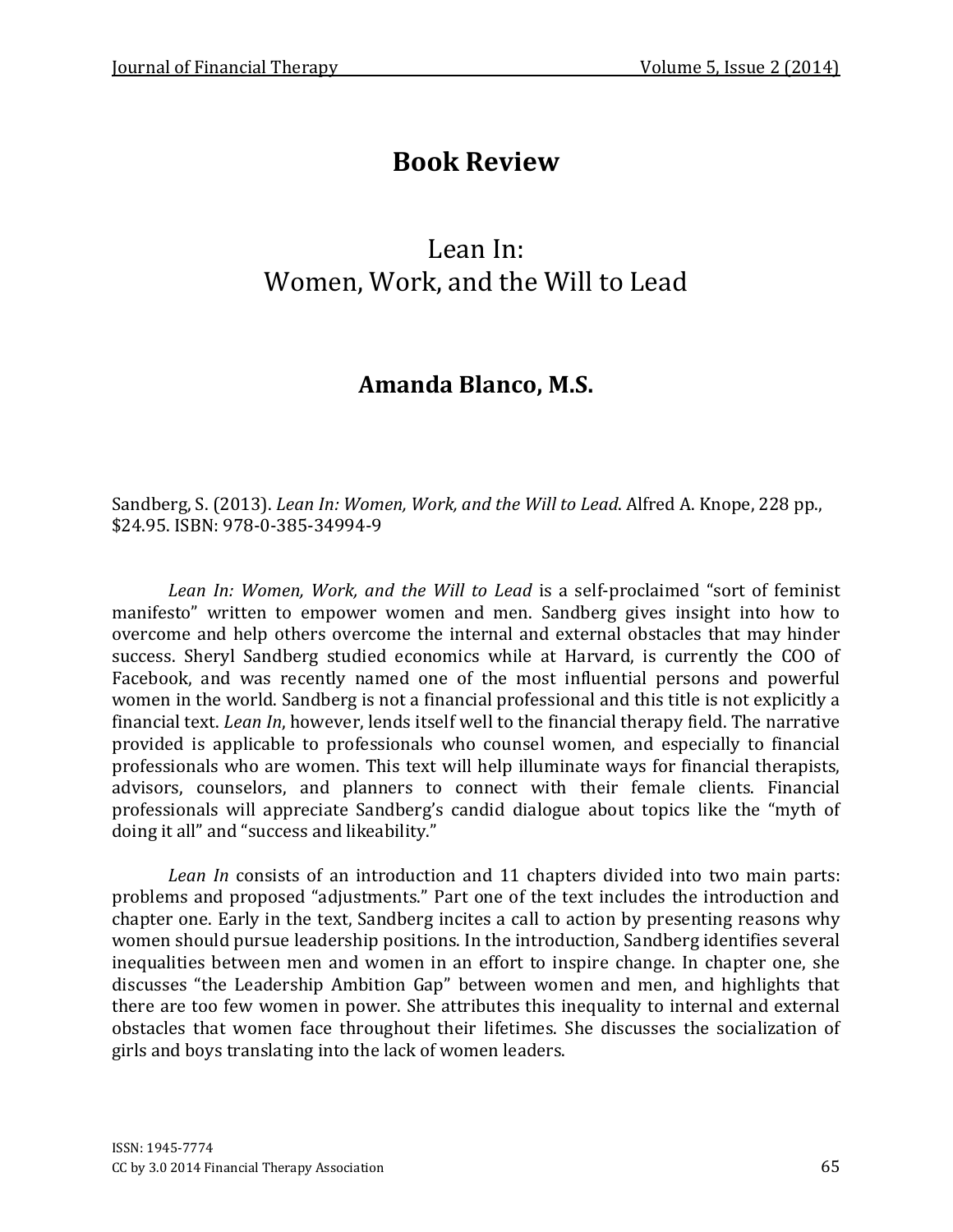#### Lean In: Women, Work, and the Will to Lead

 In the subsequent chapters, Sandberg outlines "adjustments" women and others can make to overcome internal and external obstacles. She uses scholarly research, personal anecdotes, and statistical evidence to support her statements and recommendations of how women can Lean In. Sandberg does an excellent job of integrating her conversational style with research from the fields of psychology and sociology. She uses each of the remaining 10 chapters to discuss topics to help women become leaders in their fields. She makes such suggestions as "sit at the table" and "make your partner your real partner" (p. 9).

Many of the topics presented in Lean In are directly translatable to financial topics. Sandberg encourages women to "sit at the table," or in other words, be confident and willing to take risks. Women typically have less tolerance for financial risk (Hanna & Lindamood, 2005). Taking on less financial risk may prevent women from earning the rate of return needed to meet investment and retirement goals. This tendency for women to have a low tolerance for financial risk can be compounded by financial professionals' assumptions that female clients are unwilling to take on any financial risk. I have spoken to female investors that must convince their financial advisors to let them take on more financial risk in their portfolios. Financial therapists and professionals should encourage their female clients to Lean In when it comes to their finances and take on some risk. At a minimum, professionals should not discourage their female clients from taking on risk.

 Sandberg also encourages the reader to "make your partner your real partner," or equally share household management. She was speaking to childcare and household chores, but the responsibilities shared should also include financial management. Sharing a deposit account with a partner correlates positively with quality of relationship (Steuber & Paik, 2013). When partners share a bank account it also results in a level of financial accountability to one another and the household. Sharing a deposit account indicates shared financial management responsibility. Financial professionals should encourage clients to make important financial decisions together. This would help each partner maintain a better balance of work and home life.

Financial professionals can make many more connections from the remaining chapters of the text to the financial planning field. Lean In gets the reader thinking and opens dialogue about the role of women in society. Given the polarizing topic, this work is not without criticisms. Some have argued that the "adjustments" discussed may not apply to everyone and that she is too extreme in her views. Others have argued that she is not extreme enough. She recently released a follow-up to this text. It would be interesting to see how she addresses these critiques. I would recommend this title for women in the financial services field, as women are underrepresented in certain segments of financial services. For example, women only comprise a quarter of personal financial advisors (Bureau of Labor Statistics, 2013). While financial professionals may not agree with all of Sandberg's ideas, this text is a good place to start a conversation about women and money.